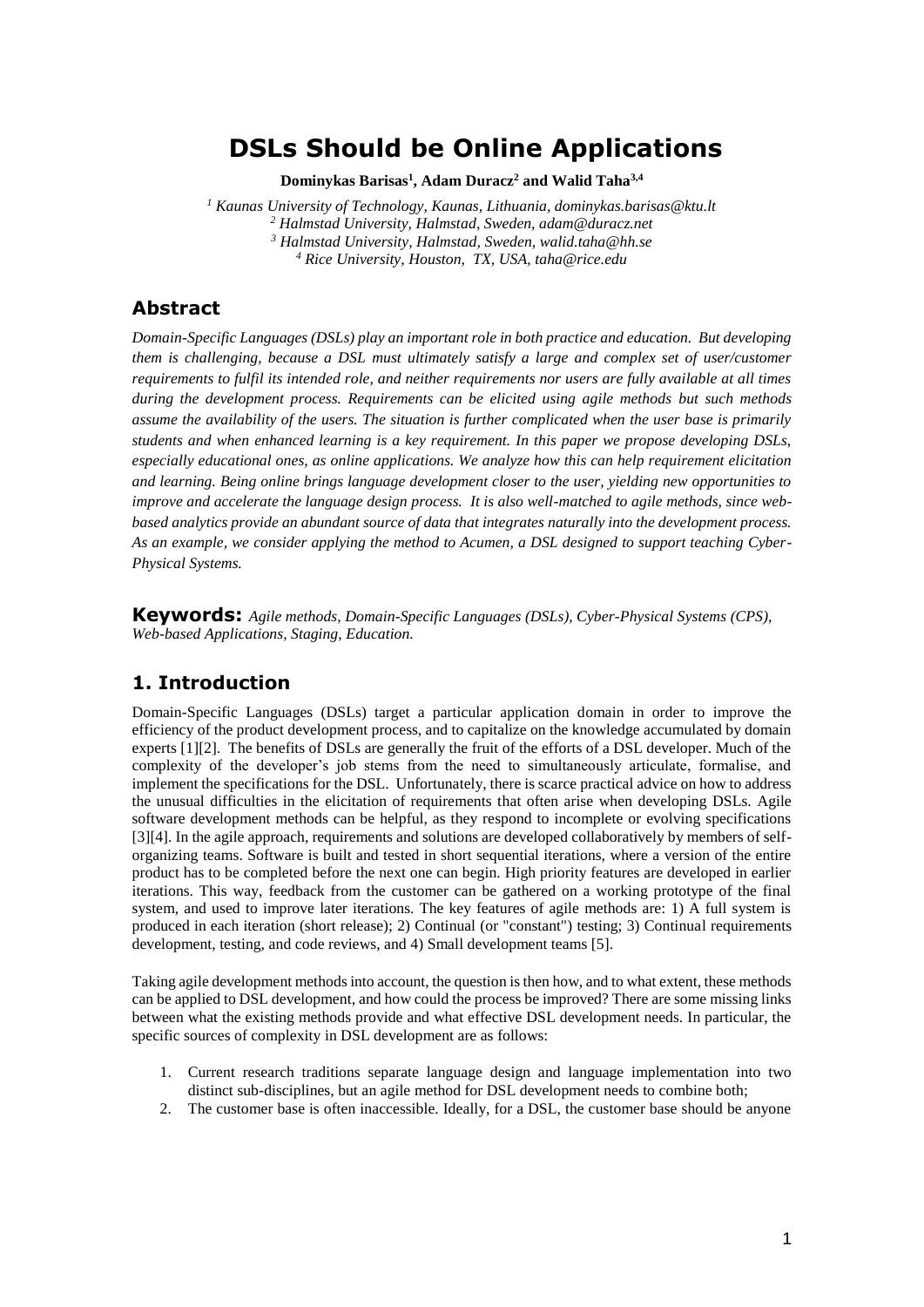working in that domain, which is often a non-trivial number of users;

- 3. The customer base is usually not in a good position to specify a language, not to mention the *best* language for that domain. The customer may not yet be an expert in the best practices and notations for the domain. Specifying languages requires advanced training in mathematics and logic. Additionally, because of the large input space, the customer demonstrations that normally follow each iteration in an agile project are not so straight-forward.
- 4. The end-user is not always able to access or start using the simulation system without a preliminary knowledge and preparation. Equally, enabling the customer to give constructive feedback on possible enhancements of the simulation system is not trivial. The challenge is to make the system intuitive, user-friendly and rewarding, so that the customer feels satisfied with each small achievement and willing to take another step to move forward.

#### *1.1. Contributions*

The main contribution presented in this paper is the insight that many benefits can be derived from developing a DSL and its development environment as a multi-user online application. In particular, developing a DSL as an online application provides a natural and efficient workflow to achieve the following:

- 1. End-user feedback (traditionally obtained through agile practices such as sprint reviews) is acquired continuously through the online DSL development environment, using analytics and direct feedback facilities. User feedback is enriched with appropriate context, in the form of the interaction and source revision history that led up to the feedback submission.
- 2. Requirements (traditionally embodied in agile practices such as user stories), such as those of the need for language idioms or development environment features, are mined from user DSL source files and revision histories, and interactions with the online user interface.
- 3. Support for planning (as in the prioritization of items in a sprint backlog) is provided by analytics. For example, bugs that affect many users are prioritized.

Developing DSL programs online brings the users and designers closer by erasing some of the communication boundaries associated with the standalone (client-side) model development. The agile promise of a tight feedback loop, based on interactive meetings between product owners and developers, is enhanced with non-interactive (cheaper and more frequent) feedback through monitoring and analytics. In the rest of this paper we define the proposed method and discuss its application to a modeling language being developed by some of the authors.

# **2. Proposed Method**

To address the first source of complexity, we propose an extension to the traditional development process, focusing on the use of interpreters and translators rather than traditional compilers. This method keeps the code small, flexible and consistent with the agile development value of prioritizing code over documentation. A good interpreter can be viewed as a formal specification for a language. This unifies the problems of developing the requirements (the DSL design) and developing the formal semantics. A technique known as *staging* [6] (which is similar to the recently-proposed idea of a skeleton design method [7]) can then be used to turn interpreters into translators/compilers without significant changes to the structure or size of the code base.

To address the remaining three sources of complexity, we propose developing language implementations that are delivered as online applications, with an offline functionality provided to support use when network connectivity is not available. Online functionality is the key mechanism for reaching out to a broad user base. It also facilitates use and adds value through collaboration, openness, light-weight social networking, automatic grading and gateway/gamification [8][9] processes. Gamification techniques can provide frequent hints to the user and increase feedback, both of which are useful in the development process. Key concepts from gamification include comprehensive navigation, keeping the user informed of what to do and explaining how answers are correct or incorrect. This makes it possible to determine where the user got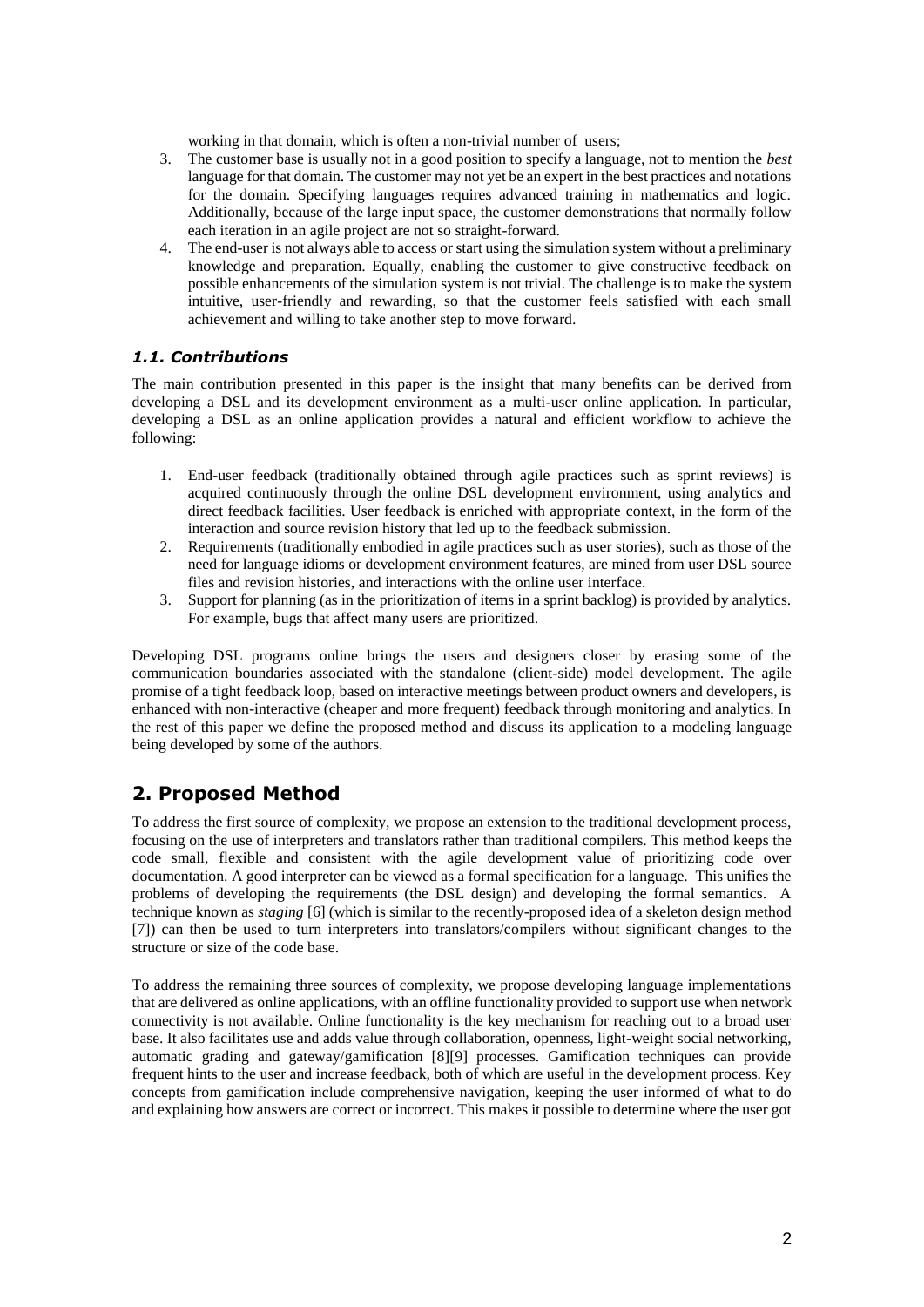stuck, where the learning curve was too steep, or simply where there is a bug in the system. It also helps identify to what degree the DSL is understandable to users and to leverage the feedback to make the language more intuitive.

In the offline mode, we should at least have the equivalent of the traditional, standalone implementation. For example, local files should continue to be accessible and executable. Beyond this minimal functionality, caching and version control can help support higher degrees of independence and robustness to network availability. Interestingly, some of the implementation techniques used to support offline operation can also benefit the online mode. For example, caching can improve remote page load time and bandwidth consumption.

Examples of specific methods of how feedback collection affects requirements and how they can be incorporated naturally into an agile DSL development method are presented in Table 1.

| ждис<br>practice                 | реншион                                                                                                                                                                                                                                     | Amendments for DSL development                                                                                                                                                                                                                                                                                                                                                                                         |
|----------------------------------|---------------------------------------------------------------------------------------------------------------------------------------------------------------------------------------------------------------------------------------------|------------------------------------------------------------------------------------------------------------------------------------------------------------------------------------------------------------------------------------------------------------------------------------------------------------------------------------------------------------------------------------------------------------------------|
| <b>Iteration</b>                 | Pre-defined period of time during<br>which a set of requirements is to<br>be implemented and integrated<br>into a working version of the<br>software.                                                                                       | Each iteration ends with a demonstration to the<br>product owner, as well as a release of the DSL to the<br>full user base.<br>After a minor release, users retain access to the<br>previous version, so that a version of the language<br>compatible with their models is available. Porting<br>guides, prepared for each release, help users<br>transition to new versions when backward<br>compatibility is broken. |
| Iteration<br>Review<br>Meeting   | Meeting that follows each<br>iteration, during which<br>stakeholders provide feedback,<br>based on a demonstration of the<br>current version of the product.                                                                                | Mechanized requirements elicitation. Feedback is<br>obtained passively:<br>Through analysis of usage metrics and<br>1.<br>session logs;<br>and interactively:<br>Using feedback forms. Here, access to<br>2.<br>passive feedback, such as session logs, can<br>enhance the information actively provided<br>by the user;<br>3.<br>By up/down-voting of language and<br>development environment features.               |
| Iteration<br>Planning<br>Meeting | Meeting that precedes each<br>iteration, where priorities for the<br>iteration are established by the<br>product owner. These are used to<br>determine the iteration backlog,<br>which specifies what will be done<br>during the iteration. | Multi-dimensional prioritization. Criteria provided<br>by the product owner is supplemented with metrics<br>obtained through the mechanized feedback facilities.<br>For example, features with many up-votes and few<br>down-votes can be given a high user priority.                                                                                                                                                  |

Table 1. Amendments to common agile practices that aim to make language development more effective. Agile Definition **Definition Amendments for DSL development**

A key observation to take away from this table is that the proposed amendments rely on information that is readily available to DSL developers when the language is made available through an online development environment.

# **3. Application to the Development of Acumen**

We first recognized the difficulties in DSL design outlined above in the context of ongoing work on an educational DSL called Acumen. In this section, we explain how the proposed method can be applied to improve the design and development process of Acumen.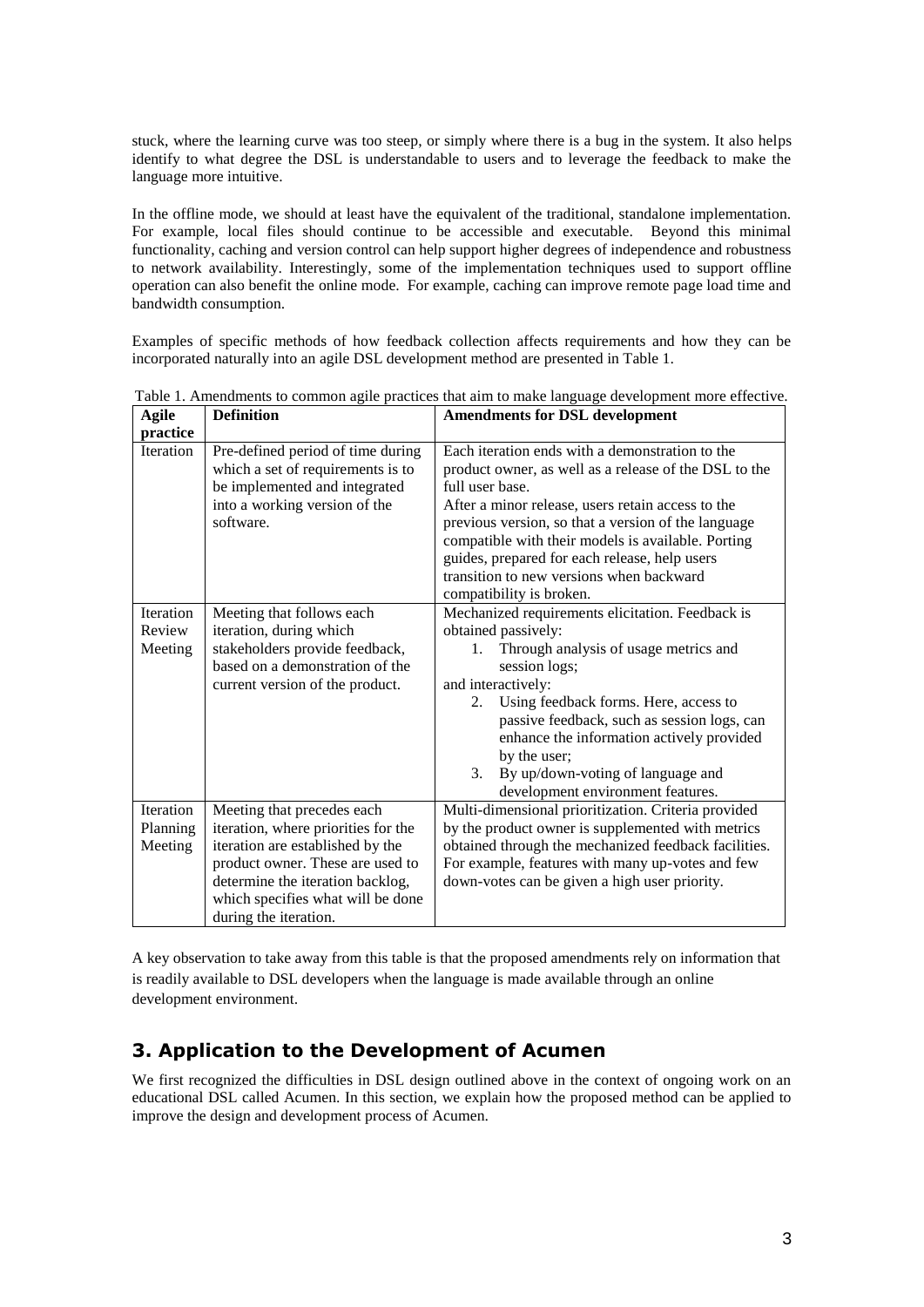The emergence of Cyber-Physical Systems (CPS) as a cross-disciplinary paradigm for innovation has prompted activity to develop DSLs for this domain. Developing a DSL for modeling and simulation of CPS adds complexity stemming from the multitude of more specialized disciplines that make up the CPS paradigm. In addition to this, a DSL to support education demands further requirements relating to accessibility, both conceptual and financial. Developing an application that should meet all these expectations is clearly a daunting task, justified only by the high potential impact for such a tool. Examples include simulation tools such as Simulink [10], OpenModelica [11] SimScape [12], EnergyNavigator [13], and the Hybrid Quartz language [14][15]. Despite this seemingly large selection, many fundamental challenges presented by the CPS domain are still not tackled adequately by any single available DSL, including: integration of models of systems from different sub-domains [16], simulation of Zeno systems [17], and the modeling of timing constraints [18].

To address some of these research and educational problems, we are developing Acumen [19]-[26]. A particular educational challenge for CPS is its multidisciplinary nature, as it encompasses such academic disciplines as software engineering, networking, learning theory, electrical engineering and mechanical engineering. Often, advanced expertise from each of these disciplines must be integrated through close collaborations in order to develop a new Cyber-Physical System. In a research university environment, it is not unusual for an educational DSL to need to simultaneously address such a wide range of challenges. But to approach a challenge this complex, simplicity and accessibility in the language design are essential. In the case of Acumen, this is reflected in its adherence to a small core textual language and a minimalist, self-contained custom development environment. The language and environment have already been used in teaching three editions of a new course on CPS [25]-[27] with Acumen greatly influencing both the language and the teaching format of the course. Using the language in the class helps make the mathematics of the CPS theory more approachable. At the same time, exposing the designers to the real needs of the successive classes of students provided a steady influx of feedback and new requirements [25][26]. This experience drew our attention to the particular challenge of DSL development, namely, the need for frequent and precise collection of requirements from users. This challenge arises with both applicationoriented and educational DSLs, but is more challenging in the latter case because it has aims that transcend the specific product being developed in each use of the DSL.

#### *3.1. Basic Design for an Online Version of Acumen*

So far, Acumen has been developed and used as a standalone, client-side application. To apply the method described above, we need to select a specific path for development and evolution. We propose the most basic functionality, with an initial version of the Acumen platform incorporating the following:

- 1. Development of an online graphical user interface (editor, plotter, table, 3D simulation view), logging and analytics, and a user identification system, while ensuring reasonable functionality even in the absence of a network;
- 2. Unit- and property-based testing;
- 3. Incorporation of gateway/gamification processes;
- 4. Support for model sharing and co-simulation;

Once these functions are realized, we expect that there will be enough analytics about application and language usage to enable the identification of strategies for improving the system and the exercise sets it supports.

The general approach for system evaluation is to see if it can increase both the utility and the number of users of the Acumen language. This can be done in two arenas:

- 1. Within the CPS class taught at Halmstad University;
- 2. To the open user base outside the class.

Examples of specific analytics that can be considered include:

1. Usability evaluation by observing how features of the system are used, and modifying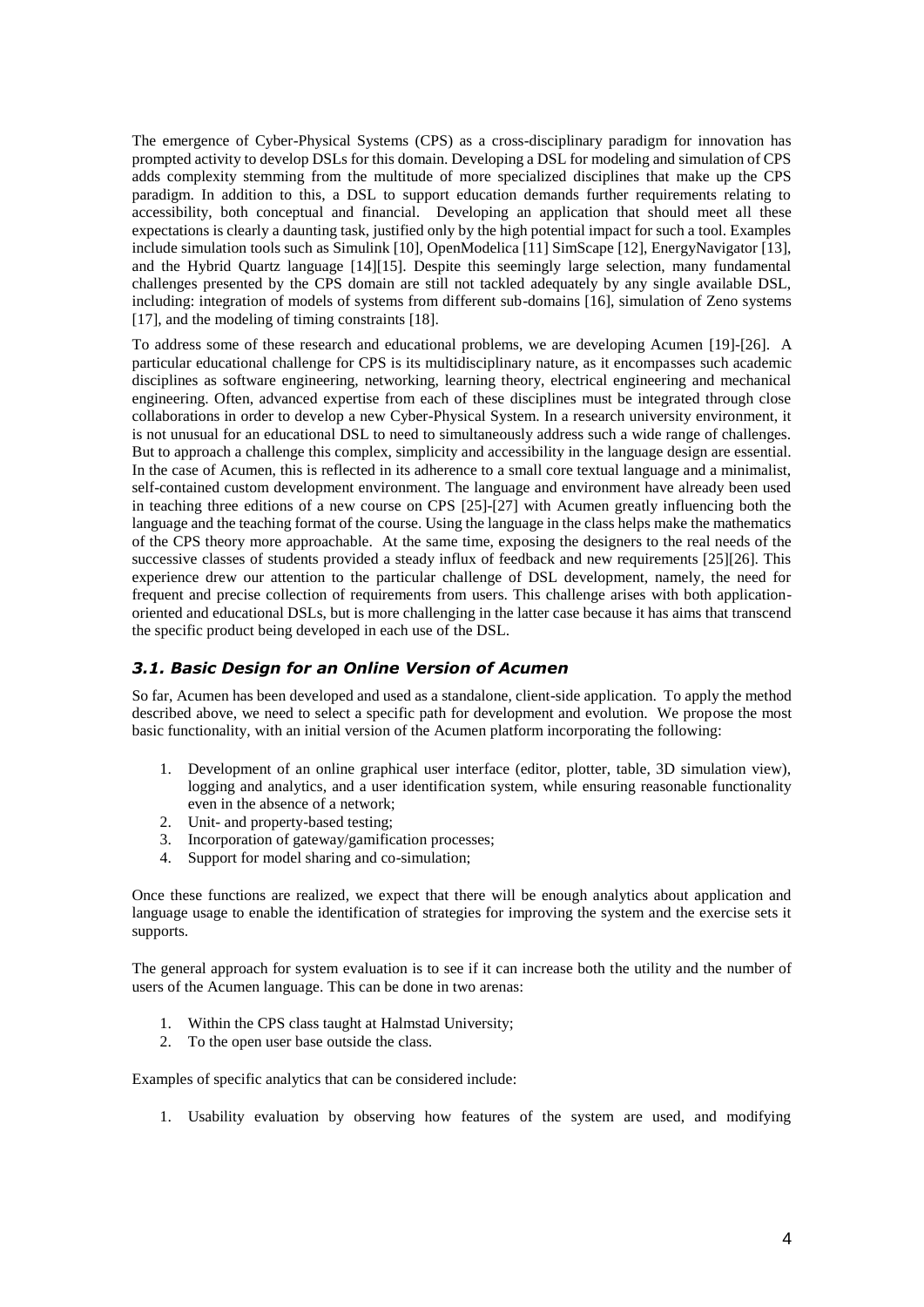arrangements of the interface, to influence frequency of use of certain features;

- 2. Evaluating the effect of co-simulation on user engagement;
- 3. Studying analytics of language use in terms of user engagement, new users, returning users;
- 4. Evaluating the time and effort it takes to complete exercises sets;

In practice, the specific metrics used should be determined on the basis of several factors, including ease of implementation, interaction with support for mixed online and offline operation, effectiveness in demonstrating key results, and impact on runtime performance of the system.

### **4. Conclusion and Future Work**

Prior experience with DSL development revealed differences and shortcomings in the efficacy of traditional development methods, compared to regular software development projects, and led to a proposal for a new method. An initial survey of DSL development methods and evaluation of feedback gathered from students using a standalone platform has shown the need for the amendment of standard agile practices, promoting better communication with system users and involving them at an early stage of development. This paper has explained how developing DSLs as online applications can facilitate their development, and has outlined a plan to evaluate the effectiveness of the method, using the Acumen language as a case study. Some of the key benefits of developing an educational DSL as an online application include:

- It facilitates the gathering of usability statistics, allowing improved user experience and possibly speeding up the education process;
- It encourages the interactive use of educational exercises and gateway-based learning processes, enabling the gathering of user-input and rewarding the user through gamification methods;
- It enables communication between users, promoting learning and helping consolidate and develop user buy-in for requirements as they evolve.

A priority for our future work will be to implement the proposed approach for quantitative evaluation. Our experience with Acumen will allow us to compare metrics such as user interest, activity, and time required to learn the language.

# **Acknowledgements**

This work was supported by the US NSF CPS award 1136099 and Swedish KK-Foundation CERES Centre.

### **References**

- [1] W. Taha, "Domain-Specific Languages", Invited Paper, International Conference on Computer Engineering & Systems (ICCES'08.), Cairo, Egypt, 2008.
- [2] B. Rumpe, M. Schindler, S. Völkel, I. Weisemöller, "Agile Development with Domain Specific Languages", In proceeding of: *Modelling Foundations and Applications - 7th European Conference*, ECMFA 2011, Birmingham, UK, 2011.
- [3] A. Ahmed, S. Ahmad, N. Ehsan, E. Mirza, S.Z. Sarwar, "Agile software development: Impact on productivity and quality", *Management of Innovation and Technology (ICMIT)*, IEEE International Conference, Singapore, June 2010.
- [4] L. Williams, "What agile teams think of agile principles", Communications of the ACM, vol 55, April 2012.
- [5] S. Soomro, "New Achievements in Technology Education and Development", InTech, 2010.
- [6] W. Taha, "A Gentle Introduction to Multi-Stage Programming", Domain-Specific Program Generation, LNCS, Vol 3016, 2004.
- [7] S. Whitsitt and J. Sprinkle, "Model Based Development with the Skeleton Design Method", *Proceedings of the IEEE International Conference and Workshops on the Engineering of Computer Based Systems (ECBS)*, 2013.
- [8] S. Deterding, M. Sicart, L. Nacke, K. O'Hara, and D. Dixon, "Gamification. Using game-design elements in non-gaming contexts", *In CHI '11 Extended Abstracts on Human Factors in Computing Systems (CHI EA '11)*. ACM, New York, NY, USA, 2011.
- [9] R. Raymer, "Gamification: Using Game Mechanics to Enhance eLearning", *eLearn*, Vol. 2011, No. 9,